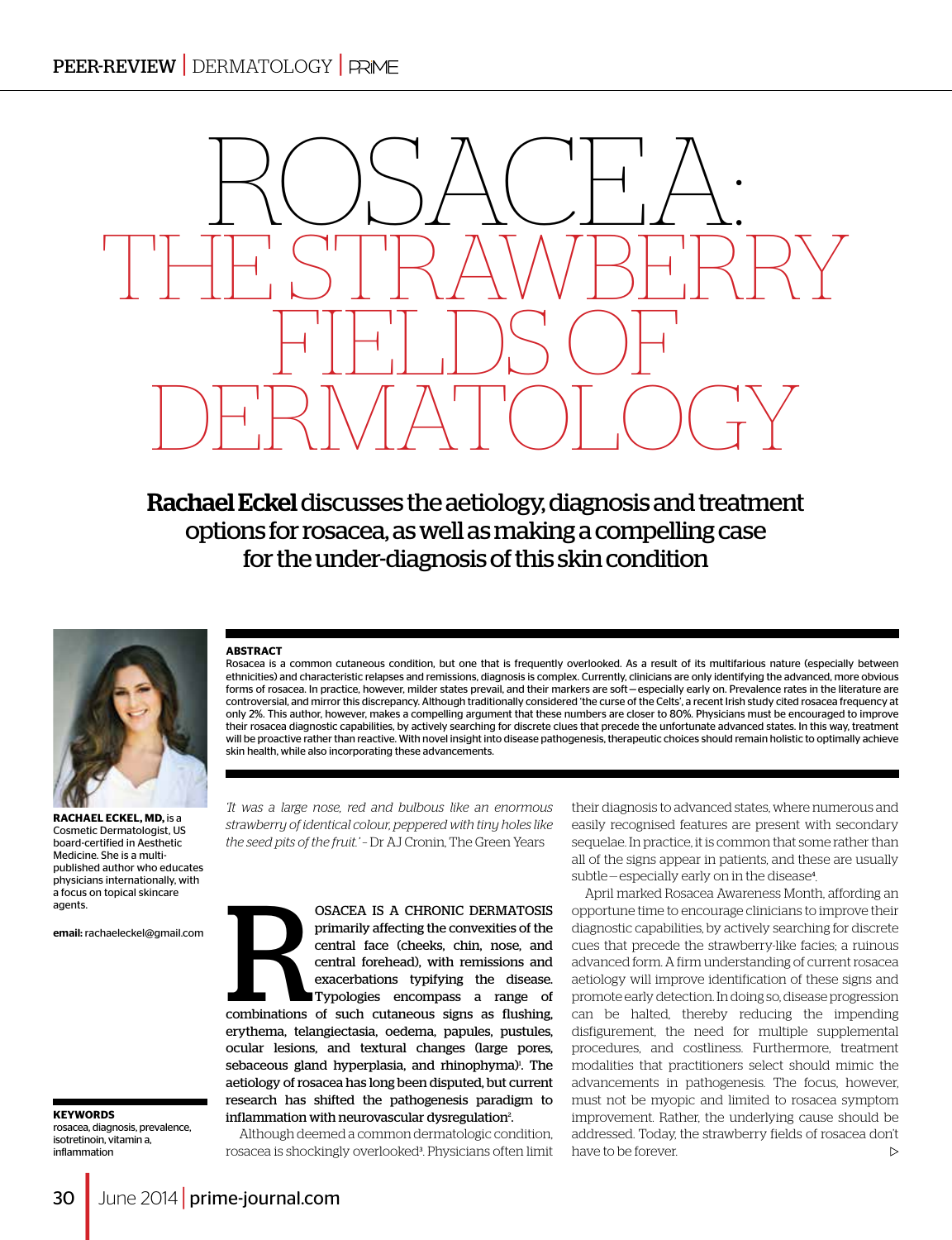



Acne rosacea illustration (Thomas Bateman, 1830)<sup>5</sup> Acne rosacea illustration (Ferdinand von Hebra, 1869)<sup>5</sup> Acne rosacea illustration (Ferdinand von Hebra, 1869)<sup>5</sup>

## Diagnosing rosacea throughout history

The heterogeneous signs and symptoms of rosacea appear in paintings as early as the 1400s, but their association with a disease state was not understood<sup>5</sup>.

As dermatology became established in the 19th century, rosacea was one of the first disorders to be identified. Physicians relied heavily on hand coloured illustrations in medical textbooks to aid in diagnosing diseases, and distinguishing one skin condition from another. The first rosacea drawing dates to the 1817 edition of *On Cutaneous Diseases* by Dr Robert Willan<sup>5</sup> . Oftentimes, rosacea images appeared alongside those of acne, but the features were exaggerated to differentiate



Rosacea photograph (photogravure technique) (George Henry Fox, 1880)<sup>5</sup>

the disease. A blue or purple tint was given to bumps and pimples, while telangiectasia was portrayed as cracks in the skin<sup>5</sup>. Furthermore, because no treatment options were available at that time, the depicted faces were sorrowful, among advanced and alarming disease.

As the century progressed, so did the recognition of rosacea as being separate from acne, and with the introduction of photography, rosacea representation became more realistic<sup>s</sup>. In 2002, the 'standard classification of rosacea' was published by a consensus group, along with a grading system for the condition (*Table 1*) 4 . This provided clinicians with a standardised framework to better diagnose the disease. Through medical therapy and lifestyle changes, treatments now exist that allow patients to avoid the extremes known by sufferers in centuries past, and to improve their quality of life.

## The underdiagnosis

Rosacea is a common dermatologic disorder, but one that is frequently overlooked<sup>3</sup>. The symptoms, signs and disease progression vary between patients and among ethnicities. To further complicate matters, rosacea may be in a state of temporary remission on patient evaluation.

Ruby-red skin peppered with spots and prominent blood vessels, all framing an engorged nose, typify the appearance. However, this generalised stigma is in fact a comparatively rare and advanced form of the disease. In practice, most patients have only mild symptoms, and some rather than all of the hallmark signs will be present<sup>4</sup>. .

Despite its long-standing prevalence, little is known and agreed on when it comes to rosacea. The definition, aetiology, pathogenesis, diversity of clinical manifestations, and management all currently remain disputed. Furthermore, there exist no serologic or histologic markers. Rosacea may further be overlooked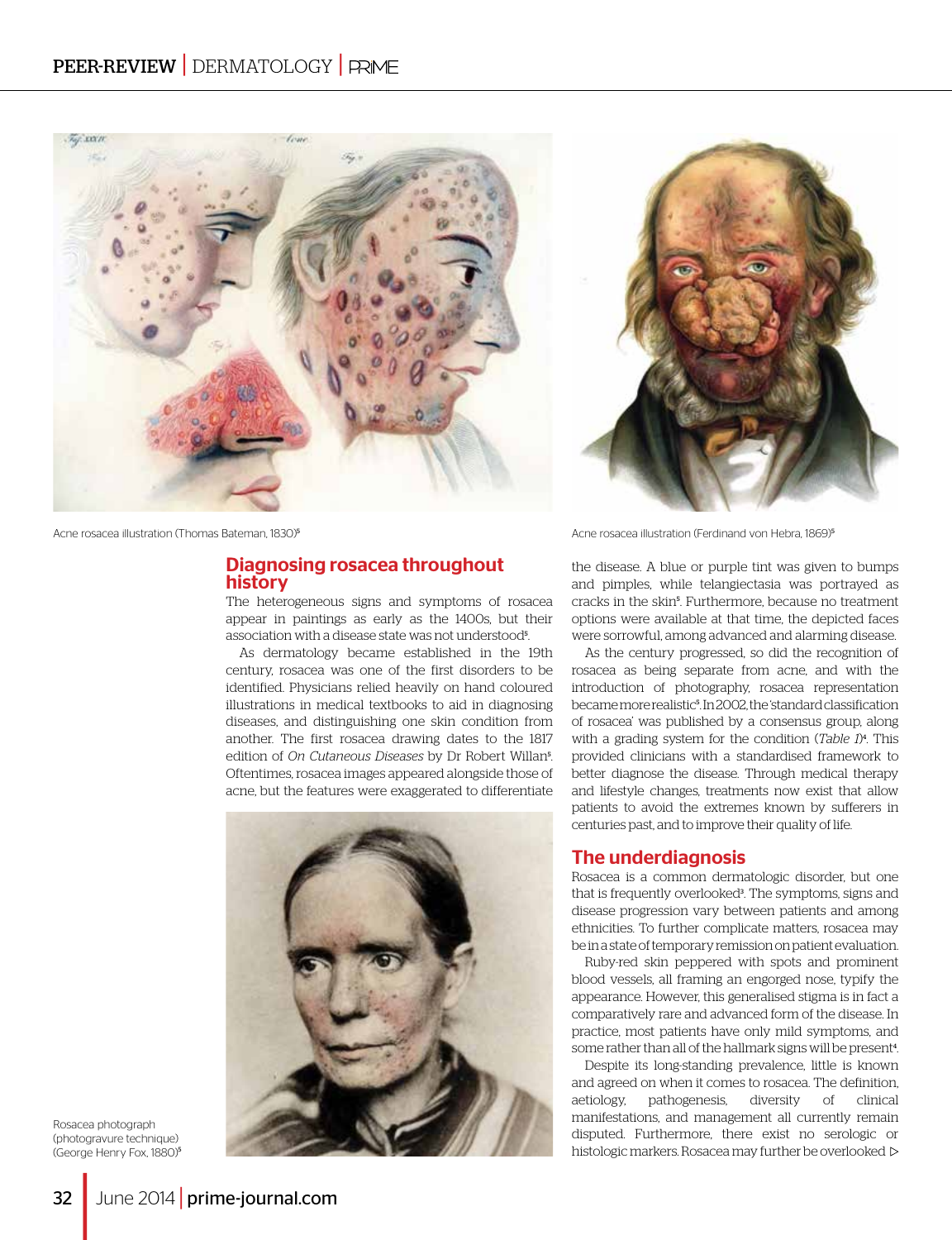in non-Caucasian patients because of a low index of suspicion or atypical presentation because of skin pigmentation3, 6. It is no wonder then, that diagnosis is difficult for practitioners, and reserved for advanced, more classic, fair-skinned presentations.

However, physicians are not the only ones contributing to disease under-representation; patient factors must also be considered. Compellingly, 78% of Americans have no knowledge of rosacea, including how to recognise it or what to do about it<sup>7</sup> . Furthermore, mild or transient symptoms are rarely discussed with physicians, and may be mistaken for something else, such as sunburn<sup>3</sup>. Detection bias may also play a role, as women seek medical care more often than men<sup>8</sup>.

# The epidemiology

Epidemiologic data on rosacea is scarce and exceptionally controversial<sup>9</sup>. In the literature, prevalence rates range from 0.09% to 22%<sup>10</sup>. It is frequently referred to as 'the curse of the Celts', but a recent Irish study placed rosacea rates on the lower end of the spectrum, at just 2%<sup>1</sup>. The reported numbers are similar in Australia and Germany, where prevalence is 1.4% and 2% respectively<sup>11,12</sup>. Conversely, a frequently referenced Swedish study revealed a rosacea rate of 10%, while in Estonia it is reported at 22%10, 13. Research from the US placed overall rosacea frequency at 9.6%, but the prevalence in Caucasian women alone was 16%14.

Amid such conflicting statistics, rosacea is still quoted as a disease of fair-skinned people of Irish, English, and German descent<sup>3,15</sup>. In the US, rosacea concentrations remain highest in states with the largest concentrations of these ancestries: Maine, Rhode Island, New Hampshire and Connecticut (*Figure 1*) 15.

Perhaps this inconsistency among epidemiology statistics is due to many of the same reasons why underdiagnosis occurs. Even the higher prevalence rates are likely flawed, and under-represented. Although rosacea is chronic, the outward manifestations are characterised by relapses and remissions. Most studies only examined the presence of signs and symptoms at the time of research. Therefore, at any given point, many rosacea sufferers are excluded because they are in temporary remission. Furthermore, skin with pigment has wonderful camouflage capabilities, allowing it to mask the vascular dysregulation associated with the disease<sup>14</sup>. Rosacea may have been present in these ethnicities, but not easily identified, and therefore its primary association with European ancestries is debatable.

# The author's experience

The author currently resides in Ireland and in her clinical practice, rosacea diagnostic rates are approximately 80%; a figure significantly higher than any formerly published. Most of her patients are of Celtic ancestry, with soft signs and symptoms previously overlooked. Frequently, their presenting complaint is not related to the rosacea, and this is an incidental diagnosis based on subtle markers.

As a global brand ambassador, she also teaches clinicians (dermatologists, plastic surgeons, aesthetic

# Table 1 Subtypes and variants of rosacea with their characteristic features

| <b>ROSACEA SUBTYPE</b>   | <b>CHARACTERISTICS</b>                                                                                                                                                                                    |  |
|--------------------------|-----------------------------------------------------------------------------------------------------------------------------------------------------------------------------------------------------------|--|
| Erythematotelangiectatic | Variant: granulomatous. Flushing and persistent<br>central facial erythema with or without telangiectasia                                                                                                 |  |
| Papulopustular           | Persistent central facial erythema with transient,<br>central facial papules or pustules or both                                                                                                          |  |
| Phymatous                | Thickening skin, irregular surface nodularities and<br>enlargement. May occur on the nose, chin, forehead,<br>cheeks, or ears                                                                             |  |
| Ocular                   | Foreign body sensation in the eye, burning or stinging,<br>dryness, itching, ocular photosensitivity, blurred vision,<br>telangiectasia of the sclera or other parts of the eye, or<br>periorbital oedema |  |
| Variant: granulomatous   | Non-inflammatory; hard; brown, yellow, or red<br>cutaneous papules; or nodules of uniform size                                                                                                            |  |
|                          | Adapted from Wilkin et al, 2002 <sup>4</sup>                                                                                                                                                              |  |



Figure 1 Estimated rosacea prevalence in US adult population, based on National Rosacea Society membership as a proportion of state populations over 18 years (adapted from National Rosacea Society, 201315)

practitioners, family physicians, aestheticians, nurses) internationally about skincare advances. At the end of training, an exercise is performed whereby students are asked to create a topical treatment protocol suited to their skin. Interestingly, rosacea is seldom ever self-diagnosed among these professionals during this task (roughly 20%). However, the author has witnessed frequency rates among these students of varying cultures and ethnicities, closer to those that she experiences in Ireland (70–80%). If clinicians are unable to diagnose themselves, then this further emphasises the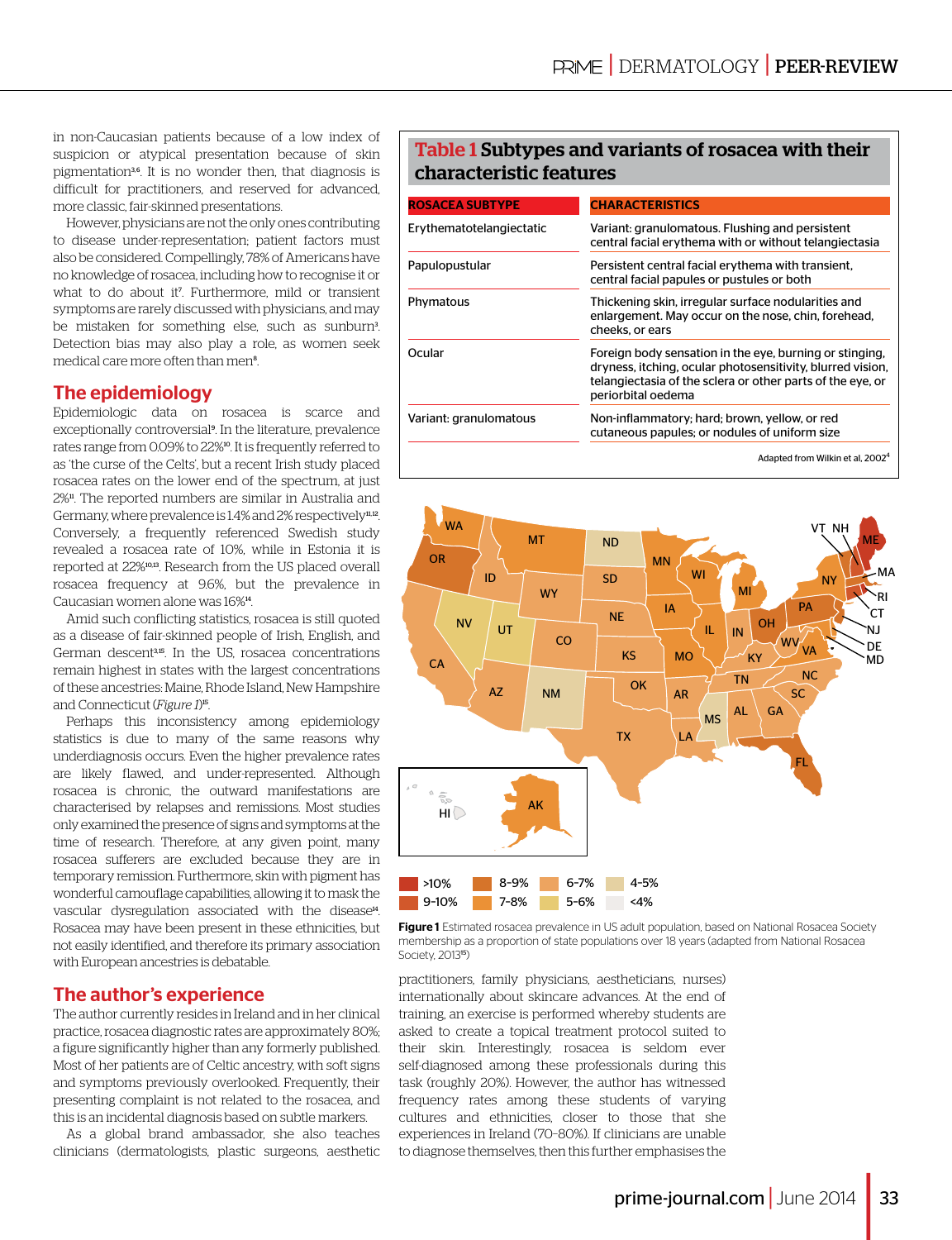likelihood that rosacea prevalence is grossly underestimated in the communities (medical and non-medical) they serve.

Even more compelling, is that when she later returns to teach these same students advanced courses, they too remark that the latest diagnostic rates in their clinics closely resemble those that she suspects.

# The aetiology

Rosacea is an inflammatory process, the specific cause of which is still unknown<sup>3</sup> . It appears to be heavily influenced by sebum, but genetics, hormonal fluctuations, and lifestyle all play contributing roles<sup>16</sup>. Interestingly, rosacea is less common among smokers because of its anti-inflammatory effect. However, should the patient quit cigarettes, rosacea rates rise to match those of non-smokers<sup>9</sup>. .

Inflammation is the immune system's defence against an insult to its integrity. Until relatively recently, inflammation (both acute and chronic) was not considered an important factor that required control. Now it is increasingly evident that inflammation is a

# Table 2 Rosacea triggers listed according to prevalence among patients

| <b>FACTORS</b>            | <b>PERCENTAGE AFFECTED</b>                                |
|---------------------------|-----------------------------------------------------------|
| Sun exposure              | 81%                                                       |
| <b>Emotional stress</b>   | 79%                                                       |
| Hot weather               | 75%                                                       |
| Wind                      | 57%                                                       |
| Heavy exercise            | 56%                                                       |
| Alcohol consumption       | 52%                                                       |
| <b>Hot baths</b>          | 51%                                                       |
| Cold weather              | 46%                                                       |
| Spicy foods               | 45%                                                       |
| Humidity                  | 44%                                                       |
| Indoor heat               | 41%                                                       |
| Certain skincare products | 41%                                                       |
| <b>Heated beverages</b>   | 36%                                                       |
| Certain cosmetics         | 27%                                                       |
| <b>Medications</b>        | 15%                                                       |
| <b>Medical conditions</b> | 15%                                                       |
| Certain fruits            | 13%                                                       |
| <b>Marinated meats</b>    | 10%                                                       |
| Certain vegetables        | 9%                                                        |
| Dairy products            | 8%                                                        |
| Other factors             | 24%                                                       |
|                           | Adapted from National Rosacea Society, 2012 <sup>18</sup> |

# Table 3 The effects of moisturiser misuse on rosacea

- $\blacksquare$  Thinning of the epidermis causes tissue fragility
- **n** Disruption of barrier function, through the alteration of the natural water, lipid, and protein balance, results in sensitivity, dryness, and inflammation

 $\blacksquare$  Interference with the keratinocyte maturation cycle, and the accumulation of dead corneocytes, promotes rough surface texture, dullness and trapped oil (comedones, pustules, and papules)

 $\blacksquare$  Reduced fibroblast activity with less glycosaminoglycan and natural moisturising factor production, leads to dryness

 $\blacksquare$  Colour and perfume additives cause photosensitivity, irritation, and hyperpigmentation

Adapted from Obagi, 2014<sup>17</sup>

destructive process in both diseased and disease-free skin. Cutaneous inflammation alters the permeability of skin, and weakens the epidermal barrier function<sup>17</sup>. This leads to sensitive skin, a common complaint among rosacea sufferers. As inflammation destroys elasticity, textural changes are common. Also influenced by the inflammatory cascade, extrinsic ageing and melanin production are intensified<sup>17</sup>. It is therefore not uncommon to witness accelerated ageing and non-specific discolouration among rosacea sufferers.

The cathelicidin pathway in particular is upregulated and hyper-reactive in rosacea, a cascade normally present in skin to recognise and neutralise invasion by microbial organisms<sup>2</sup>. This upregulation produces excess cathelicidin (LL-37), which induces vasodilation of superficial facial vasculature, inflammation, and vascular proliferation. Early rosacea candidates typically have a discretely pinkish hue, but with time and impending disease progression, this tone intensifies and becomes fixed, as the blood vessels reach permanent dilation. In some patients, temporary flares occur in response to established triggers, and this is owing to mast cell activation of certain types of cathelicidins (*Table 2*) 18, 19.

The literature leads us to believe that sebum excretion rates and skin surface lipid composition are not altered in rosacea patients<sup>20,21</sup>. However, these studies are limited, archaic and questionable. Sebum contributes to rosacea and is immunogenic. The characteristic enlarged pores and sebaceous gland hyperplasia of rosacea exemplify this<sup>4</sup>. Arguably, even if the lipid levels are maintained, it is possible that their composition is altered or that they are more proinflammatory. Furthermore, oil-associated comedones are not listed as a feature of rosacea, but rather one of acne. Comedones are, however, unquestionably widespread in rosacea, especially perinasally. This suggests concomitant acne, but the literature reports coexisting rosacea and acne rates of only 7%<sup>22</sup>. Seborrhoeic dermatitis, yet another disease propelled by excess sebum, is three-times more common in rosacea sufferers<sup>9</sup>. Furthermore, the facial distribution of rosacea (cheeks, chin, nose, and central forehead) coincides with the same anatomical location of sebaceous glands; another point favouring its contribution<sup>4,16</sup>.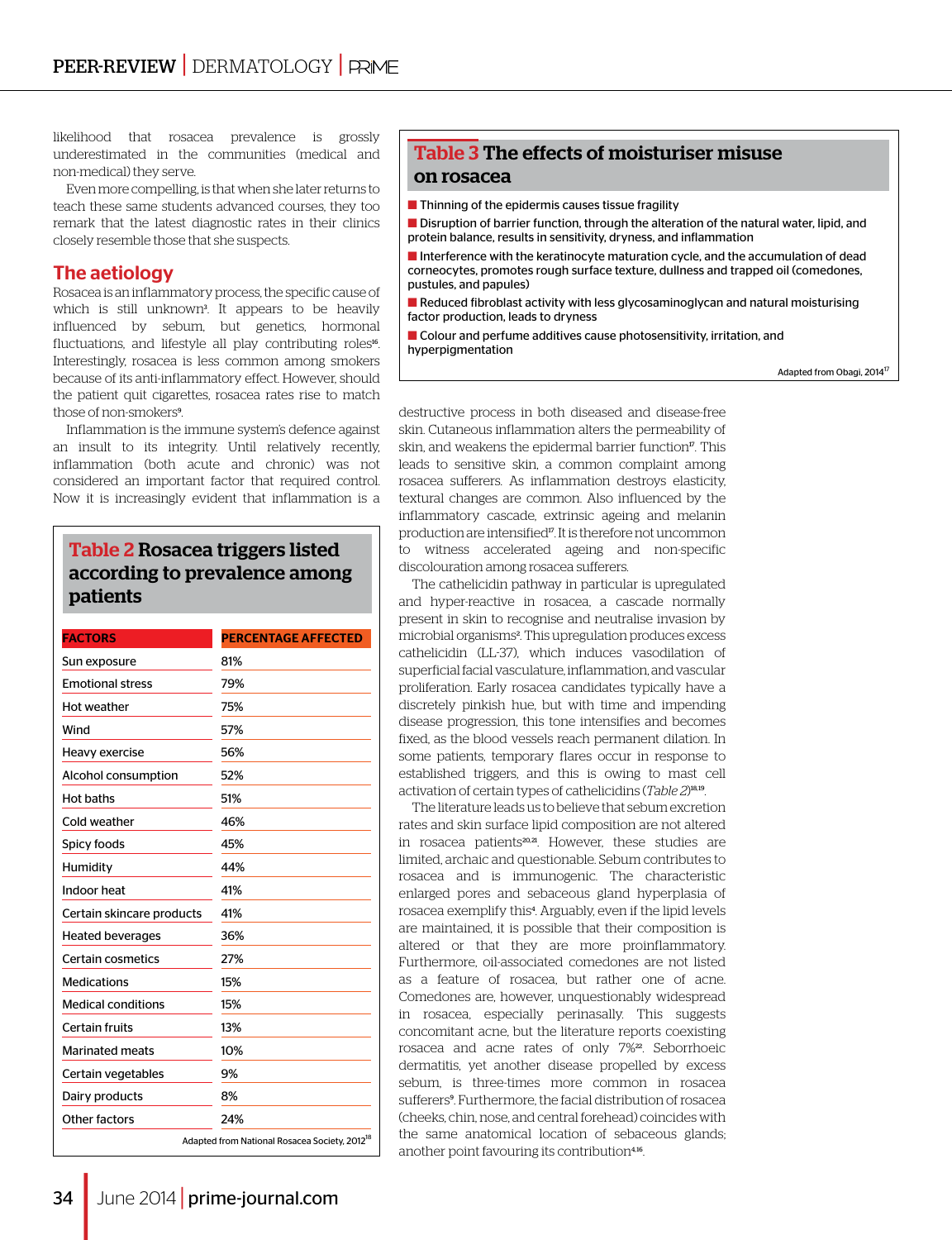Oil glands are adnexal skin structures, and are remnants from when we were apes. The original purpose of these glands was to produce sebum to lubricate the hair follicle and repel water. As we evolved from this primitive form, we lost the excess hair of our ancestors, and retained the oil glands. Oil serves no purpose to the skin; it causes detriment and disease<sup>17</sup>. Specific to rosacea, oil is commonly trapped beneath accumulated dead surface keratinocytes. This leads to comedones, pustules and inflamed papular lesions. Clogged pores further yield a false sense of dryness<sup>17</sup>. Aiming to combat this sensation, the patient is drawn to using a moisturiser; an agent that inflames the rosacea. Topical steroids are also commonly used to reduce the sensation of burning and irritation induced by a disrupted barrier function. Paradoxically, these agents further weaken the barrier function, and suppress keratinocyte activity and maturation.

# Moisturiser misuse

The misuse of skincare products is an important contributor to disease. Patients are ill-informed about topical agents suited to their skin type, and so frequently make unhealthy selections. Moisturisers are one of the most commonly found skincare products in any household. They are a widespread yet silent traitor. Through their flagrant mismarketing, it is suggested that moisturisers can remedy an abundance of skin complaints. Individuals are further drawn to their use by attractive packaging, alluring scents, and the comforting feel when applied.

However, it is the misuse of moisturisers that is injurious. Moisturisers are a necessity in a number of conditions, including genetically dry and sensitive skin (e.g. atopic dermatitis, xeroderma pigmentosum). These states require moisturisers regularly. This is because the skin in these patients has an inherently disturbed barrier function (water/lipid/protein balance), and so requires this artificial supplement. Likewise, when clients are undergoing anticipated reactions (redness, dryness, exfoliation) from strong therapeutic regimens (e.g. retinoic acid), a moisturiser is advocated to calm the skin from excessive irritation. This is only usually necessary during the initial phase, for as the reactions subside, so too should the need for a moisturiser. Certain environmental conditions (e.g. low humidity levels, cold temperatures) will also demand more frequent use of moisturisers, because the harsh environment will independently dry the skin. Furthermore, cosmetic procedures cause acute inflammation and dryness, which if not managed appropriately, will lead to chronic inflammation. To prevent this destructive process from occurring, moisturisers rich in anti-inflammatory agents should be used temporarily after cosmetic procedures. These will calm the skin, and aid in healthy wound healing.

The adverse effects associated with moisturisers stem from blind and inappropriate use<sup>17</sup>. Moisturiser misuse leads to thinning of the epidermis (tissue fragility), an accumulation of dead surface keratinocytes (dullness, rough appearance, acneiform lesions), barrier

# Table 4 Rosacea signs and symptoms listed according to their order of appearance among patients

| <b>SIGNS &amp; SYMPTOMS</b> | <b>ORDER OF APPEARANCE</b>                                |  |
|-----------------------------|-----------------------------------------------------------|--|
| Flushing                    | 1st 31%: 2nd 63%                                          |  |
| Persistent redness          | 1st 24%: 2nd 34%: 3rd 39%                                 |  |
| <b>Bumps</b>                | 3rd 30%: 4th 24%                                          |  |
| Pimples                     | 3rd 28%: 4th 20%                                          |  |
| Visible blood vessels       | 3rd 17%: 4th 28%                                          |  |
| Burning or stinging         | 3rd 14%: 4th 26%                                          |  |
| Dry appearance              | 4th 18%: 5th 21%                                          |  |
| Raised red patches          | 4th 16%: 5th 14%                                          |  |
| Swelling                    | 5th 15%: 6th 12%: 7th 13%                                 |  |
|                             | Adapted from National Rosacea Society, 2013 <sup>23</sup> |  |

# Table 5 Contrasting healthy and unhealthy skin with the associated physiological component

| <b>HEALTHY SKIN</b>     | <b>UNHEALTHY SKIN</b>    | <b>PHYSIOLOGY</b>                                                                                             |
|-------------------------|--------------------------|---------------------------------------------------------------------------------------------------------------|
| Full and tight          | Deflated and loose       | Fibroblast production of<br>collagen and elastin                                                              |
| Even colour             | Uneven colour            | Melanocyte production and<br>distribution of melanin                                                          |
| Inactive disease        | Active disease           | Variable                                                                                                      |
| Hydrated                | Dry                      | Barrier function (water, lipid<br>and protein composition)<br>and fibroblast activity (NMF<br>and GAG levels) |
| <b>Tolerant</b>         | Sensitive                | Barrier function (water, lipid<br>and protein composition)                                                    |
| Soft and smooth texture | Rough and uneven texture | Keratinocyte exfoliation<br>cycle                                                                             |
|                         |                          | Adapted from Obagi, 2014 <sup>17</sup>                                                                        |

dysfunction (sensitivity, dryness, inflammation), and reduced fibroblast activity including less natural moisturising factors (NMFs) and glycosaminoglycan  $(GAG)$  production  $(drvness)^{pr}$ . Furthermore, they often have colour or perfume additives, which are both irritating and photosensitising.

Moisturisers comprise water, lipid and protein, the proportion of which determines their weight and occlusiveness. Patients often begin by using a light water based lotion, and their dependence on the product occurs in as little as 3 weeks. The tight feeling they begin to experience on exiting the shower, and the need for immediate moisturiser reapplication signifies this. As cells become reliant on this artificial source of water, lipid,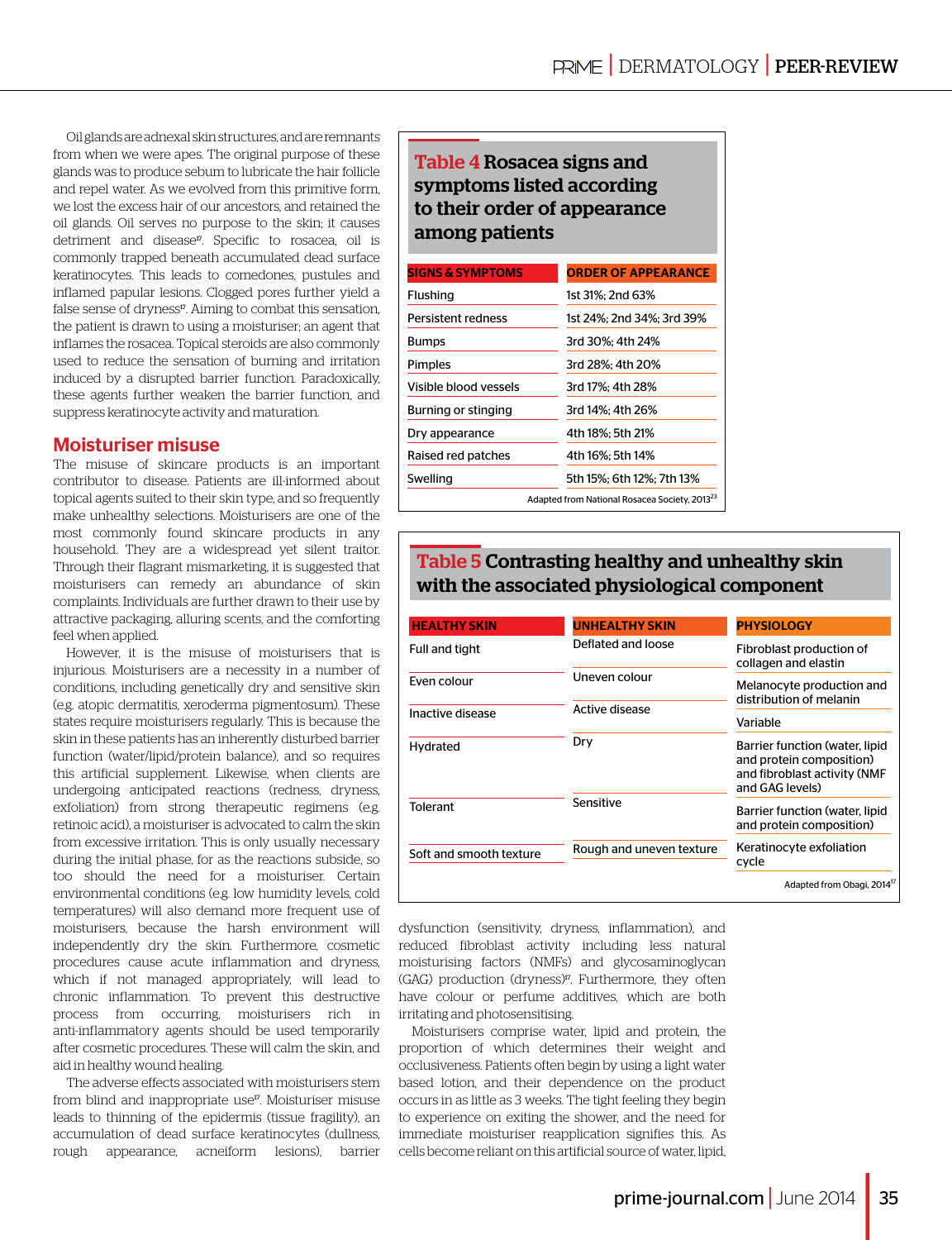and protein, they become increasingly lazy, and in time, a heavier, more oil-based formulation is sourced.

Moisturiser misuse propels rosacea in a number of ways (*Table 3*). Their use must therefore be cautioned, and limited to the specific states described above. Agents that improve natural moisturisation from within the skin should instead be used.

#### Natural moisturisation

There are two specific functions enabling natural skin hydration<sup>17</sup>. It is necessary that both of these be intact if moisturisation is to be achieved. These properties are<sup>17</sup>:

■ The dermis must host fibroblasts that are active and functioning appropriately. Fibroblast cells produce collagen, elastin, NMFs, and GAGs. The latter two are particularly important for hydration, acting like sponges within the dermis to attract water and saturate this layer

| <b>Table 6 Classification of topical agents</b><br>for skin treatment |                                                                                                                                                                                                                                                                                                                                                                                                                                                                                                                                                                                                                                                                          |  |
|-----------------------------------------------------------------------|--------------------------------------------------------------------------------------------------------------------------------------------------------------------------------------------------------------------------------------------------------------------------------------------------------------------------------------------------------------------------------------------------------------------------------------------------------------------------------------------------------------------------------------------------------------------------------------------------------------------------------------------------------------------------|--|
| <b>AGENT CLASSIFICATION</b>                                           | <b>CHARACTERISATION</b>                                                                                                                                                                                                                                                                                                                                                                                                                                                                                                                                                                                                                                                  |  |
| Essential                                                             | Enhance natural epidermal exfoliation<br><b>Ensure proper epidermal barrier function (through</b><br>restoring the correct balance between water, lipids,<br>and protein)<br>Stabilise melanin production by melanocytes<br><b>E</b> Ensure even distribution of melanin to neighbouring<br>keratinocytes<br>$\blacksquare$ Enhance skin vitality through constant stimulation of<br>collagen and elastin repair/production<br>Ensure adequate hydration through<br>glycosaminoglycan and natural moisturising factor<br>production<br>$\blacksquare$ Minimise chronic inflammation (e.g. by reduction of<br>sebum) and free radical production<br>Repair of damaged DNA |  |
| Supportive                                                            | Mildly therapeutic and should be used in<br>combination with essential agents                                                                                                                                                                                                                                                                                                                                                                                                                                                                                                                                                                                            |  |
| Questionable                                                          | $\blacksquare$ Have not shown any scientifically-proven therapeutic<br>benefit<br>Value in skin conditioning is questionable                                                                                                                                                                                                                                                                                                                                                                                                                                                                                                                                             |  |
|                                                                       | Adapted from Obagi 2014 <sup>17</sup>                                                                                                                                                                                                                                                                                                                                                                                                                                                                                                                                                                                                                                    |  |

# Table 7 Examples of essential and supportive topical agents

#### examples of essential agents

examples of supportive agents

 $\blacksquare$  Vitamin A derivatives (retinoic acid and retinol) **Hydroquinone (HQ)** 

 $\blacksquare$  Antioxidants (alpha-lipoic acid, glutathione, ubiquinone, idebenone, vitamin C, vitamin E and vitamin B3)  $\blacksquare$  DNA repair agents (oxoguanine glycosylase, UV endonuclease, photolyase, and natural DNA precursors including Unirepair T-43)

- **n** Alpha-hydroxy acids (glycolic, lactic, and malic acids)
- $\blacksquare$  Beta-hydroxy acids (salicylic acid)  $\blacksquare$  Non-HQ pigment stabilising agents (kojic acid, azelaic acid, arbutin, and resorcinol) Disease-specific agents (5-flurouracil, imiquimod, benzoyl peroxide, topical antibiotics, and topical anti-fungals)

Adapted from Obagi, 2014<sup>17</sup>

■ The epidermis must fulfill its role in acting like a barrier. In doing so, it prevents the evaporation of trapped water from the dermis, essentially damming it. The key to a properly functioning epidermis with an intact barrier function is the correct proportion of water, lipid, and protein.

Moisturiser misuse induces sensitivity and dryness in skin. As an external source of water, lipid, and protein, moisturisers disrupt the natural balance within the epidermis. No longer able to perform its barrier role, allergens are able to penetrate the skin and cause sensitivity. Moisturisers further promote fibroblast indolence, because the skin is saturated artificially.

## The hallmarks

Rosacea is a multifarious disease with presentations that fluctuate from patient to patient<sup>34</sup>. Typically, rosacea skin has an overall oily appearance. Large pores owing to damaged elasticity accompany this. Sebaceous gland hyperplasia is often present, but frequently missed. Sebum may become trapped, leading to congested pores, and red, dome-shaped, papular lesions that are less pustular compared with acne, and more inflammatory in nature<sup>4</sup> . These often occur together in crops, and sometimes nodules may appear.

Interestingly, most rosacea sufferers remark that their skin is dry. In fact, it is not uncommon to see scaling, especially around the central face. This can be secondary to moisturiser misuse with resulting barrier disruption<sup>17</sup>. Alternatively seborrhoeic dermatitis, a common feature of rosacea, may be present<sup>9</sup>. Sensitivity, described as a 'burning' or 'stinging' sensation, is a common complaint, but this is because of irritation rather than the disease process.

The first most commonly experienced among rosacea patients is 'easy flushing', but this is not always present (*Table 4*) <sup>23</sup>. Although flushing can occur early on, it usually signifies a more aggressive form of the disease. This is because the inflammation is triggering a systemic response with prominent neurovascular dysregulation<sup>2</sup>.

The colour of the skin will often initially appear pink and patchy, but this can be a subtle and transient marker<sup>3</sup>. Later, the generalised rubicund face will dominate. If present, the associated telangiectasia may be easily identified. In some cases, however, the skin will require stretching in order to reveal a deeper underlying mat of blood vessels. Non-specific skin discolouration is common, but should a disease of melanocytes be concurrently present (e.g. melasma), the rosacea will envigor the condition<sup>17</sup>.

Ocular manifestations often occur, and their severity may not be proportional to those of the skin<sup>34</sup>. A study from 1953 reported that ocular symptoms preceded dermatological findings in up to 20% of patients with rosacea<sup>24</sup>. These range from burning or itching, to signs of conjunctival hyperaemia and lid inflammation. Styes, chalazia, and corneal damage may also be present. Regrettably, only 4% of rosacea diagnoses are referred to an ophthalmologist<sup>9</sup>.

Associated oedema can be temporary or persistent<sup>34</sup>. Transient, soft oedema may last for a number of days,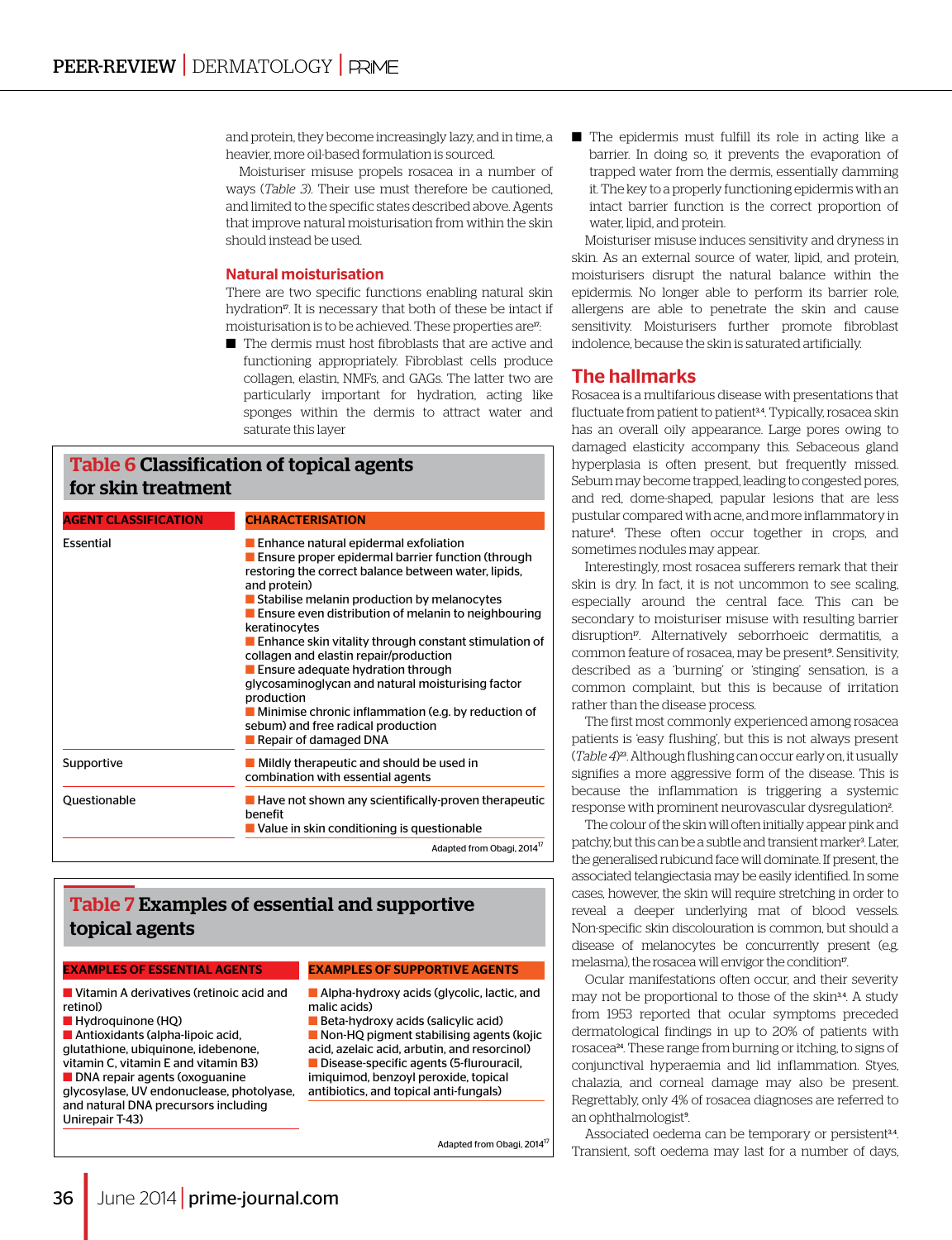and typically follows prolonged facial erythema or flushing. Solid facial oedema (persisting hard, non-pitting oedema) may also occur, but usually as a consequence of advanced disease.

Phymatous changes may be observed: patulous follicles, skin hypertrophy, irregular surface nodularities, and enlargement<sup>4</sup>. Rhinophyma is the most common presentation, but phymas can occur in other locations such as the chin, forehead, cheeks, and ears. Expressive follicles and telangiectases frequently overlie the phymatous area.

Yellowish–brown, hard nodules would suggest granulomatous rosacea, which is a rare variant, and represents only 10% of cases<sup>4</sup>. Characteristic lesions are less inflammatory, and sit on normal-appearing skin of the cheeks and periorificial regions.

# Piecing together the clues

The key to managing rosacea is early detection, so as to avoid permanent textural and vascular transformation, necessitating ancillary procedures. The advanced, more classical form of rosacea is what clinicians are currently diagnosing. Their signs are obvious, and can be easily recognised from 'across the room'. In practice, however, milder forms prevail. Their indicators are not as conspicuous, and require 'up close' scrutiny to arrive at the diagnosis. Furthermore, skin manipulation such as stretching is key.

It is worth remembering that some symptoms, such as flushing, are transient, and the disease may be in an inactive state. Bearing in mind the aetiology behind rosacea, there are many easily identified markers to aid in diagnosis. Even when the disease is in remission, a trail is left behind for the clinician to follow. The majority of these markers revolve around inflammation and oil; the primary crusaders leading the process of skin destruction. Such factors are particularly important to recall when attempting an early diagnosis, as the clues may be subtle.

In the author's experience, the most frequently observed combination of early rosacea signs include:

- Oily skin with large pores
- Sebaceous gland hyperplasia
- Feint erythema
- Telangiectasia
- Acneiform lesions.

These, however, may not consistently be present together. Some signs must be actively searched for. Sebaceous gland hyperplasia is a fitting example, and questioning the patient about specific lesions that become aggravated and reoccur is helpful in pinpointing these.

Within the history, age can assist in identifying rosacea, and distinguishing it from acne. The vast majority (80%) of rosacea patients are at or above the age of 30 years<sup>9</sup>. Comparatively, acne is a disease of teenagers. Furthermore, rosacea is limited to the face, but the trunk and arms are often also affected in acne<sup>25</sup>.

Studies have reported rosacea prevalence rates three times higher in females<sup>3</sup>. This is debatable, and possibly owing to detection bias from presentation disparity<sup>8</sup>.



Figure 2 30-year-old female with rosacea treated for 18 weeks with 70 Medical (70<sup>®</sup> Skin Health, Irvine, CA) and oral isotretinoin (20mg daily). (A) Before and (B) after treatment

Flushing and exacerbation by triggers may lead the physician to a diagnosis, but these are unreliable. Neurovascular dysregulation follows a spectrum of severity, and may only be mildly present. Furthermore, should the disease go undiagnosed for a long period of time, said symptoms are overlooked by the patient. Sensitivity and moisturiser use is also worth inquiring about, as they will play an important role when selecting an appropriate treatment protocol.

## Healthy skin

When treating skin disease, physicians commonly have a blinkered approach, focusing on symptoms and their improvement. Rather, the underlying cause should be identified and addressed. Disease is not restricted to what we can see or feel; it affects all cells and layers within the skin. An holistic approach to treatment will therefore prove more successful and long-lasting.

It is worth noting that healthy skin is not simply the absence of disease. Rather, this definition encompasses all cells and layers, ensuring that each is functioning correctly and harmoniously. Healthy skin also displays tolerance, hydration, fullness, tightness, even colour, and softness (*Table 5*)<sup>*n*</sup>. When disease is present, a number of these features may be altered simultaneously. In order to achieve optimum results, and restore overall skin heath, these should be treated concurrently.

## **Treatment**

While there is no cure for rosacea, effective treatment options do exist and can be tailored to the symptoms and disease severity<sup>1,16</sup>. An important preliminary measure is to educate patients about recognising and avoiding triggers (Table 2)<sup>3,18</sup>. These vary between patients, but alcohol, spicy foods, extreme temperatures, and sun exposure are common contributors.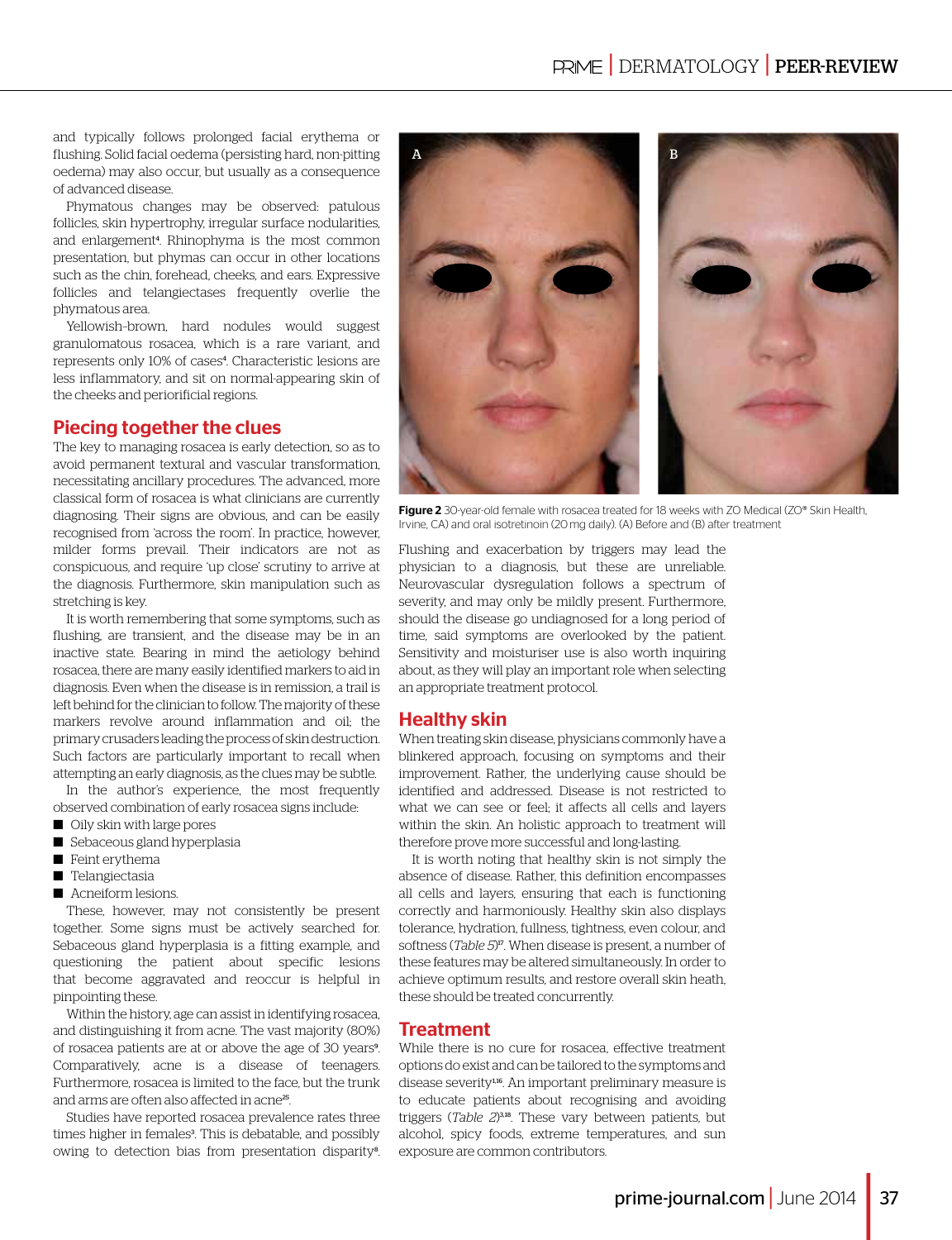When selecting a skincare range to successfully treat rosacea, clinicians must be guided by science and results, not patient comfort. The author's choice is ZO® Skin Health (Irvine, CA), which provides all of the active ingredients (both essential and supportive agents) necessary to effectively treat and maintain skin17. *Tables 6* and *7* detail a list of these agents, and their associated characteristics. Questionable agents should be avoided entirely, as they have not shown any scientifically-proven therapeutic benefit. Of note, approximately 80% of currently available cosmeceuticals use active ingredients that fall under the questionable category<sup>17</sup>.

ZO® Skin Health contains two product lines; ZO® Medical and ZO® Skin Health. The ZO® Medical range is used when treating diseased states as it is more aggressive, while ZO® Skin Health is used for daily skin care, prevention, maintenance, and anti-ageing<sup>17</sup>. For the purpose of this article, the author will focus on ZO® Medical because the treatment of rosacea, a diseased state, is being discussed (*Figures 2* and *3*). The select procedures and oral medication further detailed remain the author's first choice in clinical practice.

#### Topical agents

#### Epidermal correction

These three critical steps form the foundation of basic daily skin hygiene. An oily skin cleanser (Oilacleanse™) should be selected to remove sebum and other impurities contributing to inflammation. An exfoliating scrub (Vitascrub™) will lift dead keratinocytes, and enhance the natural exfoliation cycle. Replete with vitamins A, C, E and C-Esters, it will also assist in barrier function maintenance. To remove any residual sebum and minimise pore size, oil control pads (Cebatrol<sup>TM</sup>) containing a blend of acids,



Figure 3 32-year-old male with rosacea treated for 18 weeks with ZO Medical (ZO® Skin Health, Irvine, CA) and oral isotretinoin (20mg daily). (A) Before and (B) after treatment

alcohol and witch hazel should be used. Mandelic acid specifically targets the inflammatory cascade to reduce irritation, while triclosan delivers antibacterial benefit. An emollient complex is further added to soothe skin and reduce redness.

#### Disease-specific agents

This optional step has two possible subcategories as follows:

- Epidermal exfoliation (Glycogent™) the addition of alpha hydroxy acid chemical exfoliants. This increases cell turnover to minimise trapped sebum and expressive lesions. Skin texture is also softened, a particularly favourable outcome when patulous follicles and phymous changes are present in rosacea. Such pore minimisation will have a direct impact on suppressing the superficial output by the sebaceous gland
- Oil control (Aknetrol™) supplementing micronised benzoyl peroxide to remove and control sebum. This is a useful step for patients with particularly oily skin. The benzyl peroxide acts as an antimicrobial agent, but by incorporating the micronised technology, irritation is eliminated. A number of key additives, such as grape seed extract, further calm redness and reduce inflammation.

#### Epidermal stabilisation

This step is paramount when treating both diseased and non-diseased skin. The serum (Daily Power Defense™) provides anti-inflammatory activity, antioxidant benefit, melanocyte stabilisation, DNA repair/protection, and renews barrier function. It also increases the skin's resistance to UV light, and the subsequent inflammation induced. Considering that sun exposure is a well-documented rosacea trigger, this is acutely beneficial.

#### Vitamin A

The benefits of Vitamin A in treating and maintaining rosacea are countless3, 16, 17, 26. These include: barrier function restoration, epidermal thickening, increased tolerance, exfoliation regulation with more gelatinous stratum corneum, decrease in acneiform eruptions, evening of pigmentation, enhanced vasculogenesis, ageing suppression, improved moisturisation, pore size reduction, and collagen/elastin/NMF/GAG up-regulation. During the treatment phase of rosacea, retinoic acid should be used. For product and penetration enhancement, this is combined with Melamix™, and applied for three keratinocyte maturation cycles (18 weeks). After this period, the therapeutic properties of retinoic acid are exhausted, and chronic inflammation instead dominates. To avoid such irritation, retinoic acid should be replaced with a high dose retinol product (Radical Night Repair™ or Retamax™, both 1% retinol) after 18 weeks. This will maintain the results achieved, and circumvent unwanted product-generated inflammation. Bearing in mind that rosacea is a chronic condition, should it re-present during maintenance, the patient can resume use of the retinoic acid/Melamix™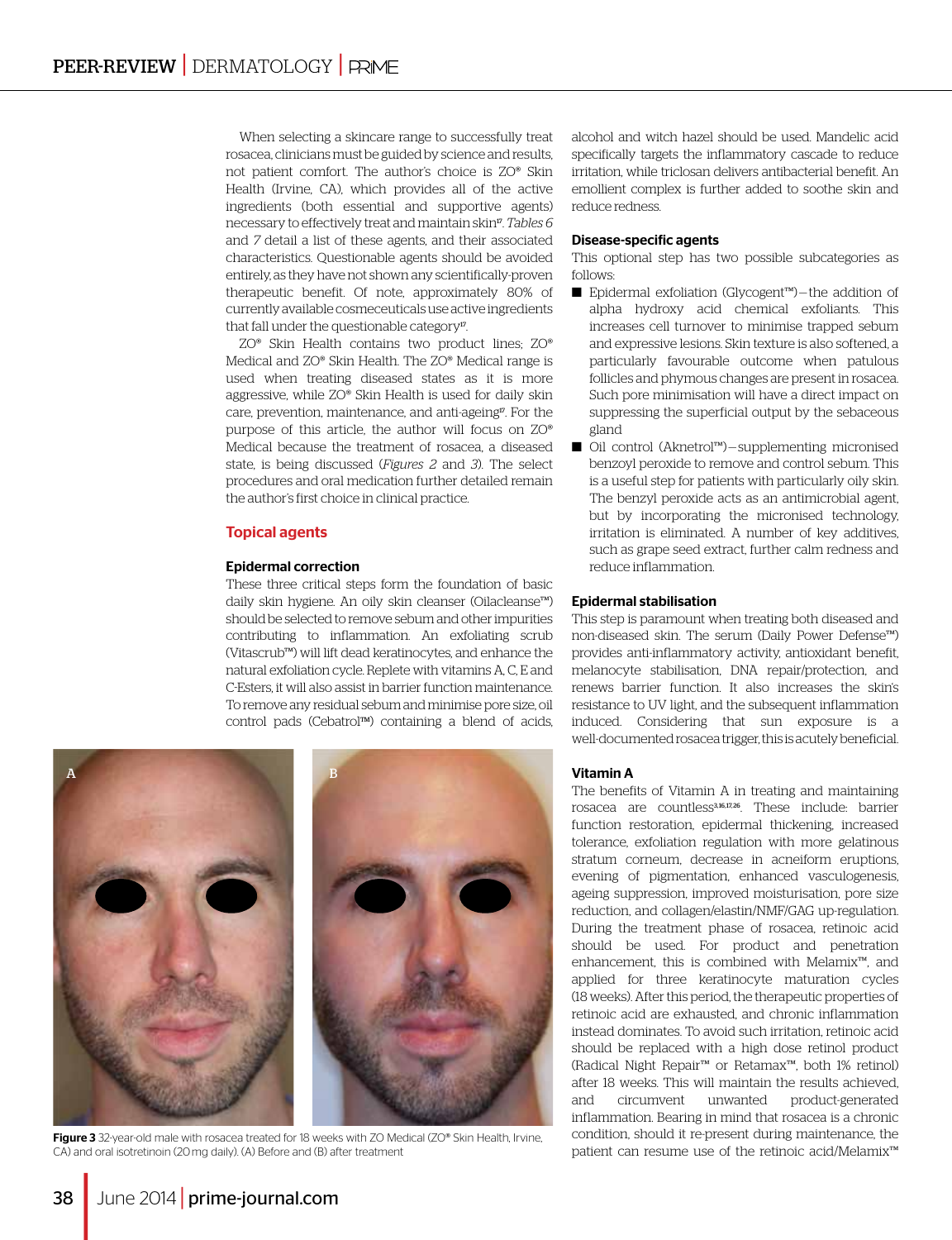temporarily. It is worth noting that Retamax™ also provides textural improvement through its retinol delivery mechanism. It is the first choice for maintenance among rosacea sufferers, and useful in collagen remodulation of phymatous states.

#### **Pigmentation**

Topical vitamin A (retinol or retinoic acid/Melamix™) will improve non-specific discolouration that typifies rosacea. Should a pigmentation disorder be present in conjunction with the disease, additional agents will be necessary. When rosacea coexists with conditions of pigmentation, the former drives the latter exponentially, making it more difficult to treat. For superficial pigmentation correction (e.g. ephelides), Brightenex™ can be used. Alternatively, Melamin™ (4% hydroquinone) is a more appropriate option when treating deeper disease (e.g. melasma). Specific to rosacea, both of these topicals contain antioxidants and immune response-modulating agents.

#### Sun protection

Sun exposure causes exacerbations of rosacea because of the inflammation it generates. To limit this, individuals should apply sunscreen suited to their condition. Interestingly, 88% of rosacea patients report a decrease in flares when they use sunscreen<sup>27</sup>. Previous sunblocks were thick and opaque, and exacerbated disease. Newer products contain micro-fine particles that are smooth and light, making them non-greasy and cosmetically acceptable28. A triple-defense system is advocated (Oclipse-C™ Broad Spectrum Sunscreen SPF 50), which protects through physical blocks, fractionated melanin, and antioxidants<sup>29</sup>. Rich in anti-irritation additives and barrier-enhancing agents, it is ideal for sensitive skin. Phytosphingosine further limits skin redness by inhibiting the pro-inflammatory cytokine, interleukin-1.

#### Controlling reactions

A number of products in the aforementioned regimen generate anticipated reactions (erythema, dryness, and exfoliation). These occur during the early stages of the programme, and diminish once the skin has built tolerance, and its repair ability has been strengthened. Anti-redness and anti-inflammatory nourishing agents (OmmerseTM Daily Renewal Crème, OmmerseTM Overnight Recovery Crème, or Restoracalm™) are provided to calm the skin during the reaction phase. Such topicals notably make use of Actimmune and plant stem cell extract technology to deliver phenylpropanoid glycosides, which have outstanding anti-inflammatory potential.

#### **Sensitivity**

On initial consultation, patients should be questioned about the presence of skin sensitivity. Among rosacea sufferers, this intolerance is usually because of irritation, and propelled by moisturiser misuse<sup>17</sup>. It is worth noting that true sensitivity does exist (xeroderma pigmentosum, atopic dermatitis), but this is separate and different. When sensitivity is present in the context of rosacea, a modified regimen should be started instead, focusing on barrier

repair, dermal stabilisation, and inflammation reduction. This protocol will reverse moisturiser dependence and sensitivity in as little as 3 weeks. Products that induce anticipated reactions should only then be introduced.

## Procedures

There are two particular categories of lasers appropriate for rosacea. Resurfacing lasers improve the skin's surface texture, including large pores, sebaceous gland hyperplasia, and rhinophyma<sup>30</sup>. The author's preference here is a fractionated CO $_{\rm 2}$  ablative laser. Vascular lasers (e.g. pulsed dye laser) are also useful when correcting persistent diffuse erythema and telangiectasia<sup>3</sup>.

Procedures should not be used in isolation, as they do not address the underlying pathophysiology. Furthermore, they promote sensitivity, disease and sebaceous gland activation. Rosacea must therefore be treated before the procedure, and steps should be in place afterwards to prevent any disease recurrence and unwanted side-effects.

## Oral medication

As far back as 1981, the efficacy of isotretinoin in treating rosacea was observed<sup>31</sup>. Not only does it shrink the size of sebaceous glands and decrease sebum production leading to a reduction in papule and pustule counts, but oral isotretinoin also exhibits certain anti-inflammatory properties, rendering it effective in a variety of inflammatory dermatoses<sup>31,32</sup>. Specific to rosacea, it has also been shown to reduce facial cutaneous blood flow, and nasal volume in rhinophyma. Particularly valuable is its ability to provide long-lasting disease remission after drug discontinuation<sup>31,32</sup>.

New isotretinoin formulations with Lidose® technology are proving exciting. Isotretinoin is optimally absorbed in the presence of a fatty meal, but patients often forget when and how to take their medication. Formulations that already include the fat component in the pill matrix can help optimise drug absorption, even on an empty stomach<sup>2</sup>. .

The author frequently treats rosacea using low levels of oral isotretinoin (20 mg per day). This dosage allows concomitant topical agent application, and it is better tolerated by patients. Treatment duration should last 3 months or more. Continuous microdose isotretinoin may be applicable in select cases to control flares, as long as appropriate precautions and monitoring are carried out.

The author does not advocate the use of antibiotic preparations (both oral and topical) in rosacea. Their ability to induce remission is poor in comparison to that of isotretinoin, and their use frequently becomes long term<sup>31</sup>. This creates ecologic mischief by altering immune systems and driving resistance<sup>17,25</sup>. The limited benefits of antibiotics in rosacea are a result of their anti-inflammatory properties, not an alteration of flora<sup>17,31</sup>. However, should the clinician choose to introduce topical antibiotics such as metronidazole into the programme detailed above, it may be applied after Cebatrol™ in the disease-specific agent step, followed by the other ZO® Medical components. As a general rule, if